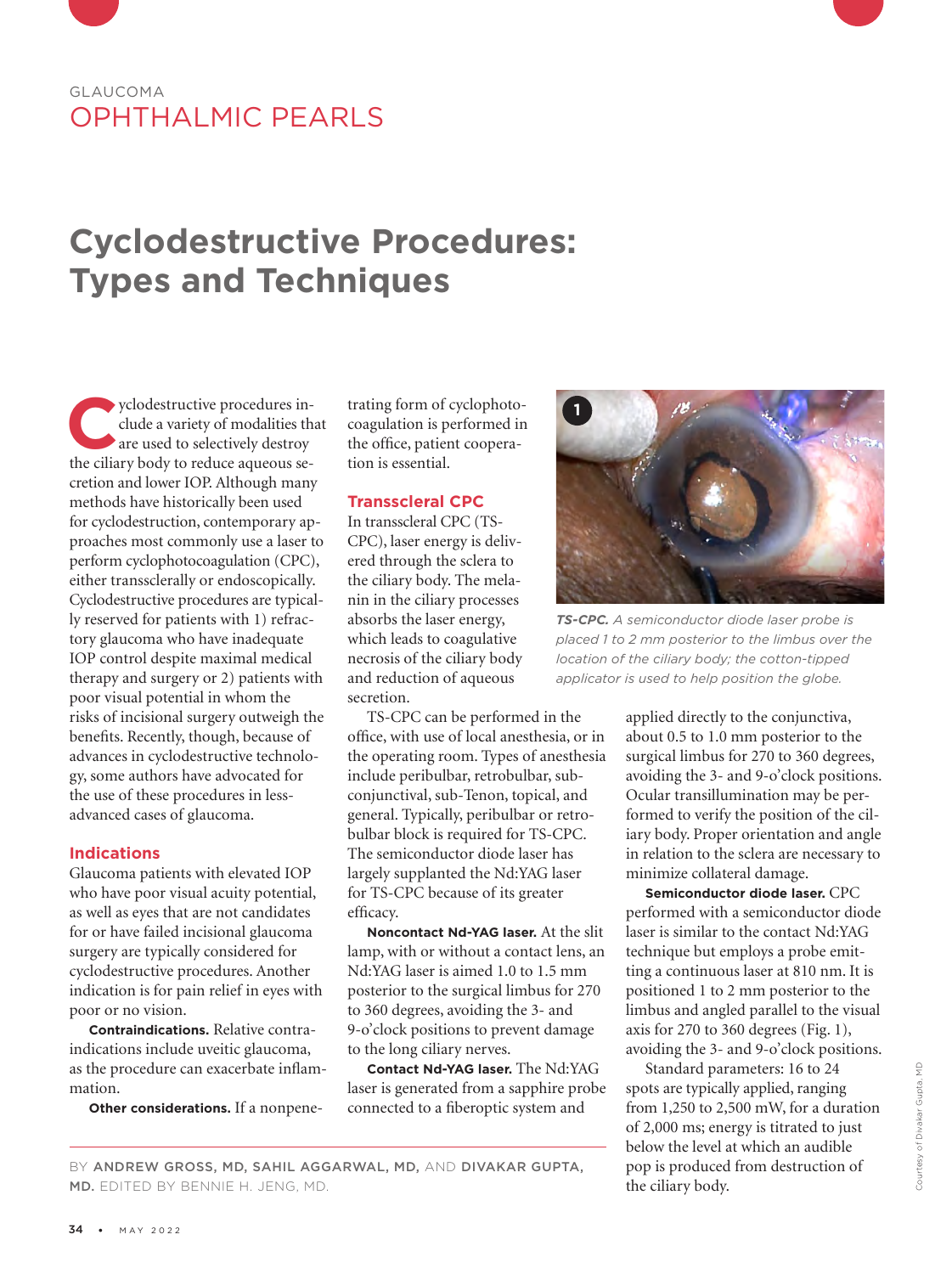An alternative protocol (slow coagulation technique) has different parameters: 3,500 to 4,500 ms duration with energy of 1,250 to 1,500 mW. This protocol has similar success rates as the standard protocol.<sup>1-4</sup>

**Micropulse transscleral laser treatment (MP-TLT).** While technically similar to the diode laser and also delivered through the sclera, MP-TLT differs in that it emits laser energy in repetitive quick pulses. This method minimizes collateral damage to tissue surrounding the pigmented ciliary epithelium by allowing periods of cooling between pulses.

In MP-TLT, a probe is placed perpendicularly at the limbus and moved back and forth in a continuous, sweeping motion ("painting") for 180 to 360 degrees, avoiding the 3- and 9-o'clock positions. The duty cycle is set for 31.33% (on for 0.5 ms and off for 1.1 ms) at power of 2,000 mW for a duration of 100 to 360 seconds.<sup>1,2,5</sup>

In addition to selective destruction of the ciliary body, other hypothesized mechanisms of action include ciliary muscle contraction, allowing for posterior movement of the scleral spur and increased outflow through the trabecular meshwork; increased uveoscleral outflow has also been postulated. MP-TLT has gained some popularity for earlier use in glaucoma treatment, but data are limited on its efficacy or relative safety profile.

#### **Endocyclophotocoagulation**

In the endocyclophotocoagulation (ECP) procedure, a fiberoptic intraocular endoscope with a semiconductor 810-nm diode laser is inserted via a limbal (most common) or pars plana approach. The endoscope is used to directly visualize and deliver laser energy to the ciliary body (Fig. 2). The ciliary processes are targeted and destroyed for 270 to 360 degrees (depending on the number of corneal incisions). The laser power is 150 to 300 mW, titrated until the processes blanch and shrink.

Unlike TS-CPC, this technique allows for controlled targeting of the ciliary processes without collateral damage to the ciliary muscle and associated stromal tissues, thus avoiding some of



*ECP.* (2A) The white arrow points to the endoscope viewing the ciliary body pos*terior to the iris. (2B) View through the endoscope. The red arrow identifies one of the ciliary processes seen during ECP.*

the associated side effects. However, ECP is a surgical procedure involving intraocular entry and, consequently, risk of infection. Notably, it has been combined successfully with cataract surgery and may be used in nonrefractory glaucoma cases.

#### **Other Techniques**

High-intensity focused ultrasound achieves cyclodestruction through targeted beams of ultrasound energy delivered by piezoelectric transducers, resulting in targeted thermal necrosis of the ciliary epithelium with low risk of collateral damage. Results have shown efficacy and good outcomes, but this method is not available in the United States.

Transpupillary CPC is the application of an argon laser beam through the pupil to the ciliary processes. Because this method requires visualization of the ciliary processes, its use is very limited, restricted to patients whose pupils dilate well or those with aniridia.

Earlier types of cyclodestruction that are no longer commonly used include cyclocryotherapy (freezing of the ciliary body), cyclodiathermy (use of electrical currents to produce heat at the ciliary body), and cyclectomy (direct surgical removal of the ciliary body).

#### **Complications**

The most common potential complications of cyclophotocoagulation are hyphema, inflammation, cystoid macular edema, need for retreatment, and loss of vision. Hyphema is more common in eyes with neovascular glaucoma.

Hypotony, sympathetic ophthalmia, and phthisis bulbi are rare but serious and feared conditions.

Vision loss is more common with TS-CPC than with ECP. One study found the incidence of hypotony to be 10% and that of sympathetic ophthalmia to be 0.07% with TS-CPC. ECP has the lowest risks of hypotony or phthisis bulbi but carries the risk of endophthalmitis. Of note, slow coagulation TS-CPC, compared with the standard protocol, was associated with shorter periods of inflammation and lower rates of pain and hyphema.<sup>6</sup>

#### **Outcomes**

Transscleral CPC and ECP are very effective in lowering IOP in refractory glaucoma and reducing the number of medications required. Although cyclodestructive procedures have often been pursued for refractory glaucoma, there is a dearth of literature comparing the efficacy of primary cyclodestructive procedures to other types of glaucoma surgery.

One randomized controlled trial that compared the efficacy of ECP to the Ahmed drainage implant for refractory glaucoma found no differences in visual acuity or IOP outcomes; however, the Ahmed implant had a higher incidence of complications.7 Another retrospective study looked at patients in whom primary drainage devices failed. The researchers compared outcomes between patients who received a subsequent glaucoma drainage device versus those who had TS-CPC and found that the TS-CPC group experienced greater